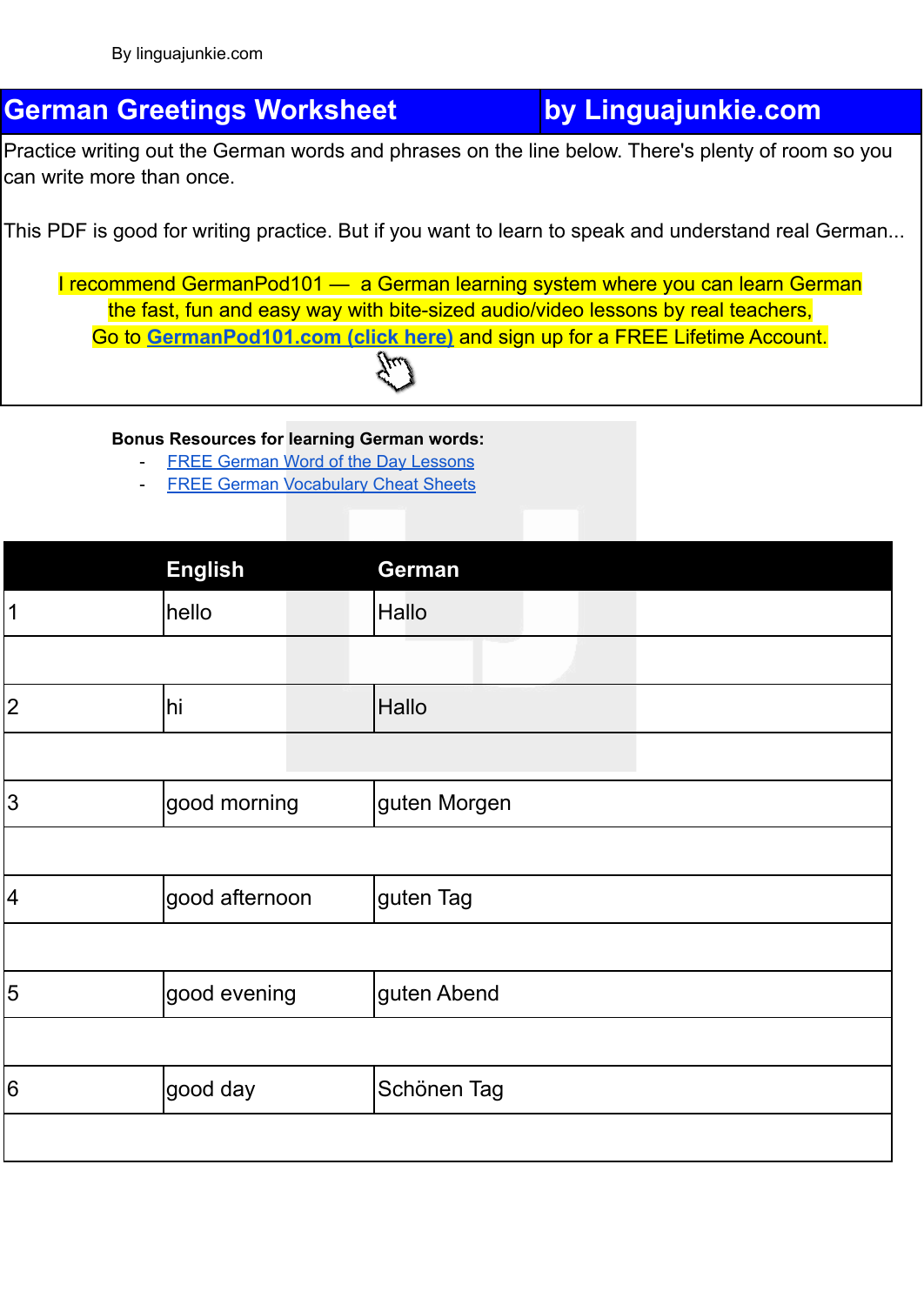By linguajunkie.com

| 7  | hey                | Hallo                    |
|----|--------------------|--------------------------|
|    |                    |                          |
| 8  | how are you?       | wie gehts?               |
|    |                    |                          |
| 9  | how is everything? | wie ist alles?           |
|    |                    |                          |
| 10 | what's up?         | wie geht's?              |
|    |                    |                          |
| 11 | long time no see   | lange nicht gesehen      |
|    |                    |                          |
| 12 | excuse me          | Entschuldigen Sie        |
|    |                    |                          |
| 13 | hello, my name is  | Hallo Ich heisse         |
|    |                    |                          |
| 14 | bye                | Tschüss                  |
|    |                    |                          |
| 15 | good bye           | Auf Wiedersehen          |
|    |                    |                          |
| 16 | see you later      | bis später               |
|    |                    |                          |
| 17 | see you tomorrow   | bis morgen               |
|    |                    |                          |
| 18 | let's meet again   | Lass uns nochmal treffen |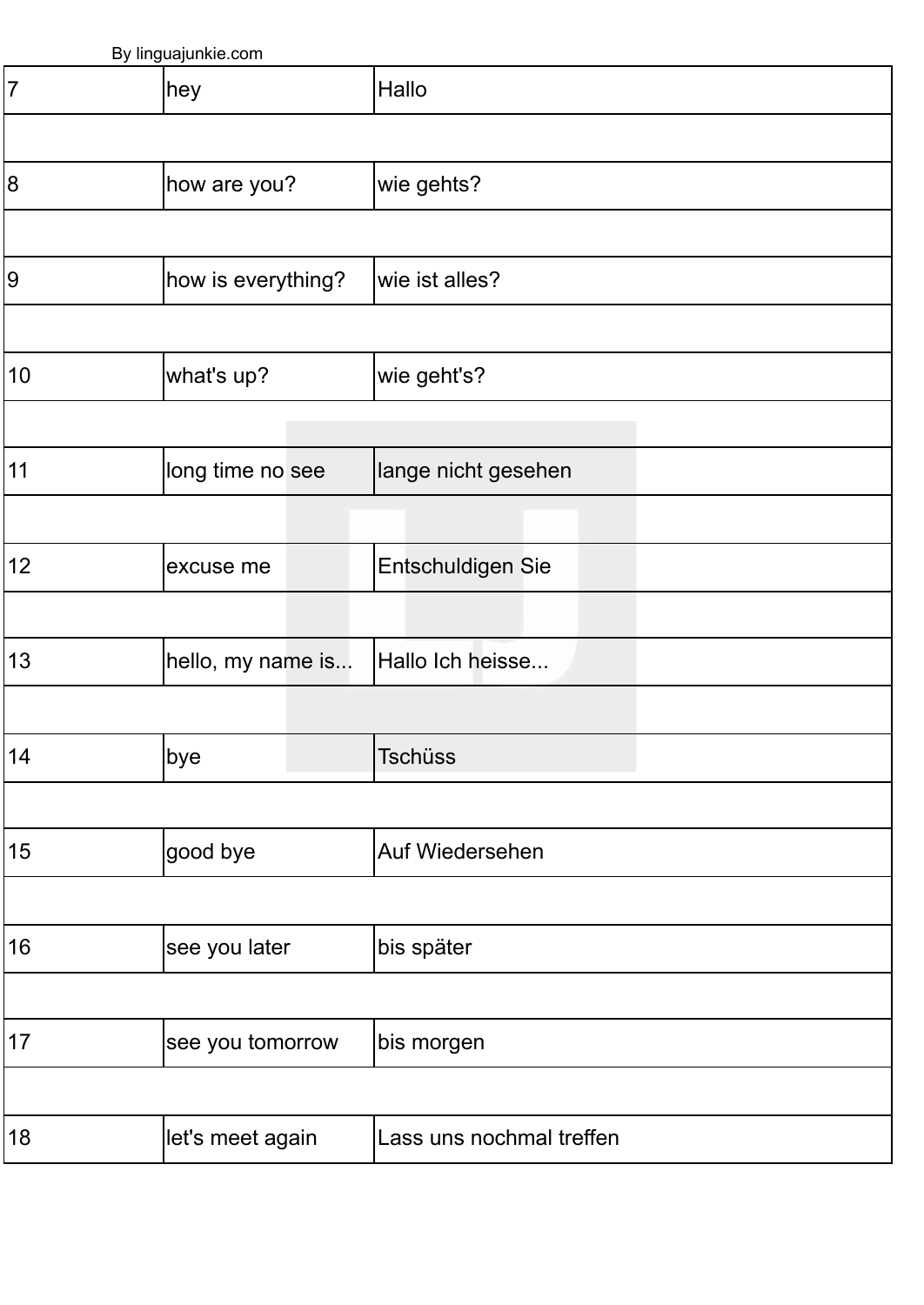| 19 | have a good day                          | haben Sie einen guten Tag                   |
|----|------------------------------------------|---------------------------------------------|
|    |                                          |                                             |
| 20 | have a good night                        | gute Nacht                                  |
|    |                                          |                                             |
| 21 | good night                               | <b>Gute Nacht</b>                           |
|    |                                          |                                             |
| 22 | How is your day?                         | Wie geht es Heute?                          |
|    |                                          |                                             |
| 23 | What's new?                              | Was gibt's Neues?                           |
|    |                                          |                                             |
| 24 | How's life?                              | Wie ist das Leben?                          |
|    |                                          |                                             |
| 25 | Nice to see you                          | Schön dich zu sehen                         |
|    |                                          |                                             |
| 26 | Nice to meet you                         | Freut mich, dich kennenzulernen             |
|    |                                          |                                             |
| 27 |                                          | How have you been? Wie ist es dir gegangen? |
|    |                                          |                                             |
| 28 | Hello everyone                           | Hallo, alle miteinander                     |
|    |                                          |                                             |
| 29 | How are you feeling? Wie fühlst du dich? |                                             |
|    |                                          |                                             |